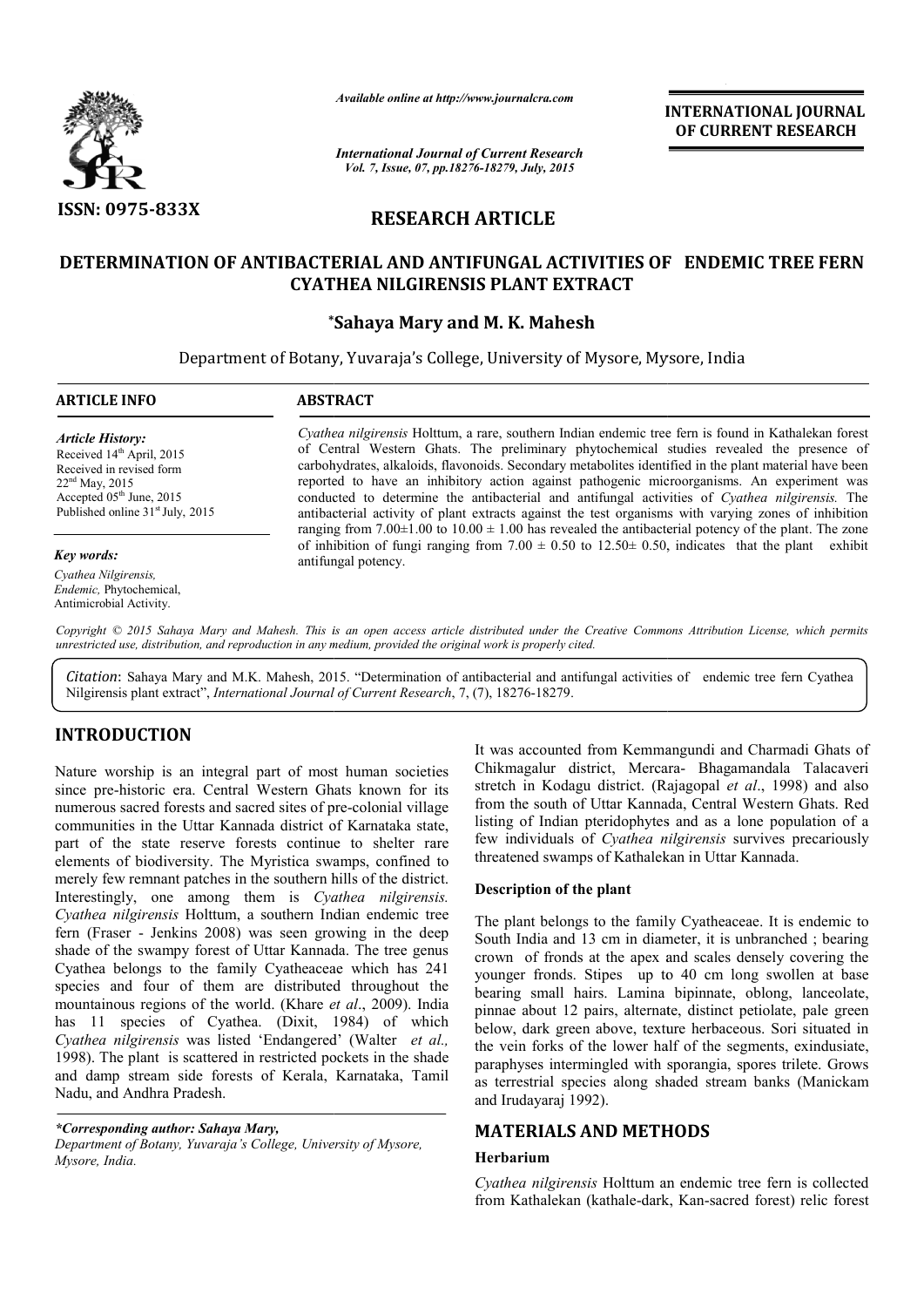in Uttar Kannada district of Central Western Ghats in Karnataka. The herbarium is archived at the JCB herbarium Centre for Ecological Sciences, Indian Institute of Science, Bangalore. The allotted number of herbarium specimens are HJCB 189 (a), HJCB189 (b).

### Phytochemical analysis

The phytochemical screening of the crude extract was carried out in order to ascertain the presence of secondary metabolites such as carbohydrate, saponins, alkaloids, flavonoids, steroids, tannins, glycosides, terpenoids by following the standard method described by Trease and Evans (1987) and Harborne (1973).

### Collection of test organisms

The antibacterial activity was tested against *Klebsiella pneumoniae* MTCC 7407, *Staphylococcus aureus* MTCC 7443, *Escherichia coli* MTCC 7410, *Bacillus subtilis* MTCC 121 and the antifungal activity was tested against *Candida albicans* MTCC 183, *Fusarium solani* MTCC 4289, *Aspergillus ochraceus* MTCC 1877, *Fusarium verticillioides* MTCC 10726.

### Plant extraction

The collected plant material was shade dried and powdered using a commercial blender. The powdered plant material was sequentially extracted by using magnetic stirrer 200 RPM, using hexane, petroleum ether, chloroform, ethanol and methanol with increasing polarities, starting with the least polar solvent.

uniform layer and allowed to solidify. Freshly grown test pathogen cultures were inoculated on Muller Hinton agar plates for bacterial and Sabouraud dextrose agar for fungal cultures.

Sterile Whatman No.1 discs of 6mm diameter were soaked with 10µL of 100 mg/mL and 200mg/mL of the solvent and were placed on Agar plates. Standard ciprofloxacin 10µL 1mg/ mL for bacteria and Fluconazole 10 µL of 10mg/ mL were used as a positive control for fungal cultures. The plates were incubated at  $35^{\circ}$ C for 24-48 hrs.

After the incubation period the plates were observed for the zone of inhibition around the discs, which indicates a positive antimicrobial activity of the test compounds. The zone of inhibition was measured. Each experiment was carried out in triplicates. The mean ±SD of the inhibition zone was taken for evaluating the antimicrobial activity of the plant extracts.

### RESULTS AND DISCUSSION

Preliminary phytochemical studies revealed the presence of carbohydrates, alkaloids, flavonoids. Secondary metabolites identified in the plant material have been reported as having inhibitory action against pathogenic microorganisms, (Freeman *et al*., 2008; Xiao-tian *et al*., 2006). Alkaloids which are one of the largest of groups of phytochemicals in plants have greater effects on humans and this has led to the development of pain killer. Flavonoids have hydroxylated phenolic substance known to be synthesized by plants in response to microbial infection and it should not be surprising that they have been found in vitro to be effective anti-microbial substances against a wide array of microorganisms.

Table 1. Phytochemical constitute of the Hexane, Chloroform and Methanol extracts

| Phytochemical   | Hexane extract | Chloroform extract | Methanol plant extract |
|-----------------|----------------|--------------------|------------------------|
| Carbohydrate    | $^{+}$         | $^{+}$             | -                      |
| Alkaloids       |                | ٠                  |                        |
| Phlobatannins   |                |                    |                        |
| Tannins         |                |                    |                        |
| Saponins        |                |                    |                        |
| Flavonoids      |                |                    |                        |
| Terpenoids      |                |                    |                        |
| <b>Steroids</b> |                |                    |                        |
| Glycosides      |                |                    |                        |

| Table 2. Inhibitory activity of extracts on test organisms |
|------------------------------------------------------------|
|------------------------------------------------------------|

| Test Compound           | Concentration $(10\mu L, mg/mL)$ | Zone of Inhibition (in mm) |                  |                       |                   |
|-------------------------|----------------------------------|----------------------------|------------------|-----------------------|-------------------|
|                         |                                  | Test organisms             |                  |                       |                   |
|                         |                                  | Klebsiella Pneumoniae      | Escherichia coli | Staphylococcus aureus | Bacillus subtilis |
| Ethanol control         |                                  | 0.00                       | 0.00             | 0.00                  | 0.00              |
| Methanol Control        |                                  | 0.00                       | 0.00             | 0.00                  | 0.00              |
| Chloroform control      |                                  | 0.00                       | 0.00             | 0.00                  | 0.00              |
| Petroleum ether control |                                  | 0.00                       | 0.00             | 0.00                  | 0.00              |
| <sub>CC</sub>           | 100                              | $8.00 \pm 1.00$            | 0.00             | 0.00                  | 0.00              |
| CE                      | 100                              | 0.00                       | 0.00             | $7.00 \pm 1.00$       | $10.00 \pm 1.00$  |
| <b>CM</b>               | 100                              | 0.00                       | 0.00             | 0.00                  | 0.00              |
| CP.                     | 100                              | $7.00 \pm 1.00$            | 0.00             | $8.00 \pm 0.00$       | 0.00              |
| Ciprofloxacin           |                                  | $15.0 \pm 1.00$            | $12.0 \pm 0.50$  | $13.0 \pm 1.00$       | $35.0 \pm 1.00$   |

#### Determination of antimicrobial activity

Disc diffusion method, (Bauer *et al.,* 1966) The hot, sterile Muller Hinton agar and Sabouraud Dextrose agar medium were poured into the sterile petri plates to form a thick,

Their activity is probably due to their ability to complex with extracellular and soluble proteins and to complex with bacterial cell walls (Kamalakannan *et al.,* 2012).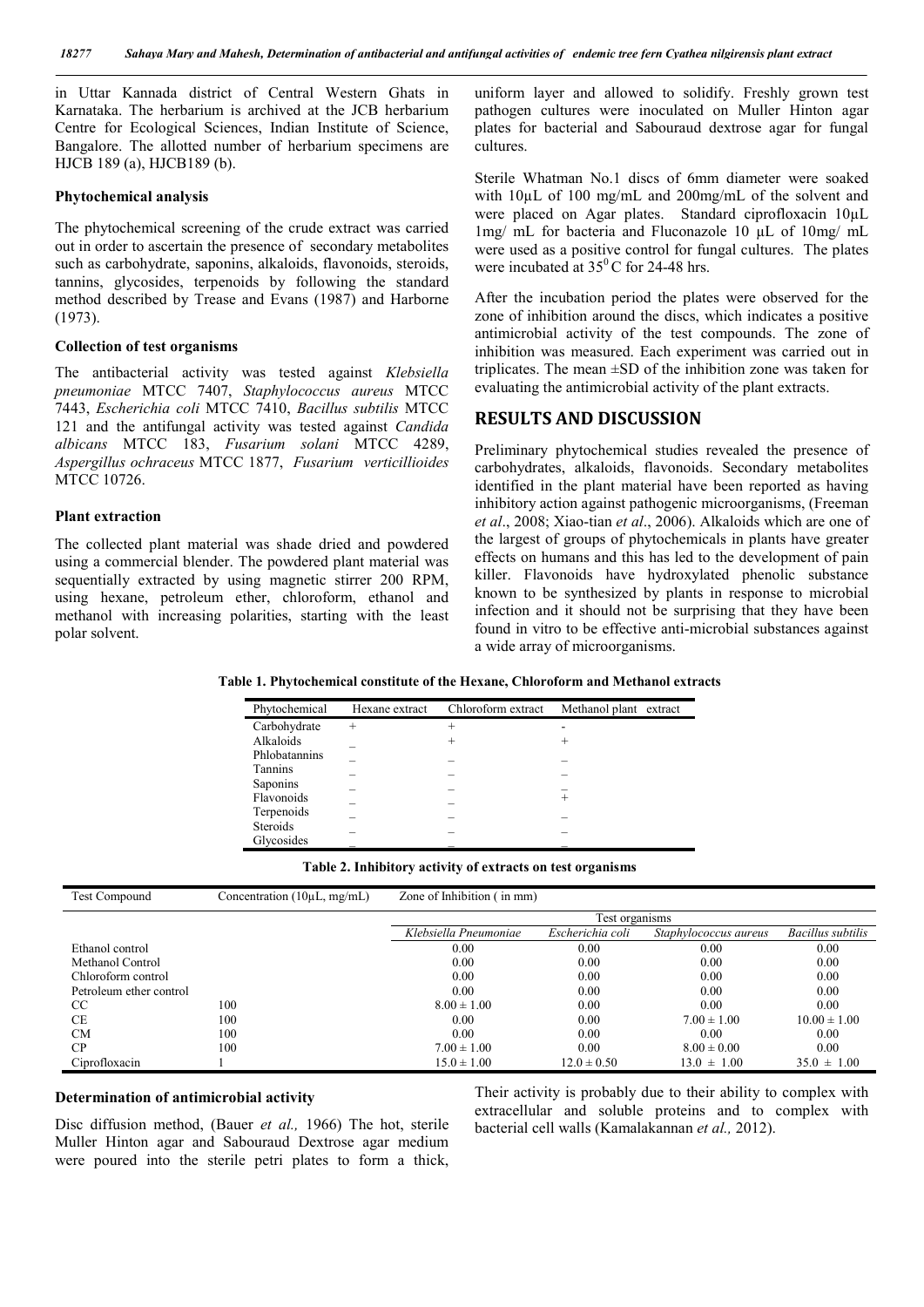





Fig. 2. Inhibitory activity of extracts on Different types of fungi

| Test Compound           | Concentration $(10\mu L, mg/mL)$ |                 | Zone of Inhibition (in mm) |                  |                       |
|-------------------------|----------------------------------|-----------------|----------------------------|------------------|-----------------------|
|                         |                                  | Test organisms  |                            |                  |                       |
|                         |                                  | Fusarium solani | Fusarium verticillioides   | Candida albicans | Aspergillus ochraceus |
| Ethanol control         | 10ul                             | 0.00            | 0.00                       | 0.00             | 0.00                  |
| Methanol Control        | 10ul                             | 0.00            | 0.00                       | 0.00             | 0.00                  |
| Chloroform control      | 10ul                             | 0.00            | 0.00                       | 0.00             | 0.00                  |
| Petroleum ether control | 10ul                             | 0.00            | 0.00                       | 0.00             | 0.00                  |
| <sub>CC</sub>           | 100                              | 0.00            | 0.00                       | 0.00             | 0.00                  |
| СE                      | 100                              | 0.00            | 0.00                       | $8.00 \pm 0.00$  | 0.00                  |
| <b>CM</b>               | 100                              | 0.00            | 0.00                       | 0.00             | 0.00                  |
| CP                      | 100                              | $7.00 \pm 0.50$ | $12.50 \pm 0.50$           | 0.00             | 0.00                  |
| Fluconazole             | 10                               | $9.00 \pm 0.50$ | $9.00 \pm 0.50$            | $8.00 \pm 0.50$  | 0.00                  |

| Table 3. Inhibitory activity of extracts on test organisms |  |  |  |  |
|------------------------------------------------------------|--|--|--|--|
|------------------------------------------------------------|--|--|--|--|

The plant extract of *Cyathea niligernsis* posses both antibacterial as well as antifungal activity. The antibacterial activity of petroleum ether, chloroform ethanol and methanol extracts of *Cyathea nilgirensis* and standard ciprofloxacin were inspected against the selected experimental pathogens such as *Klebsiella pneumoniae, Staphylococcus aureus, Escherichia coli, Bacillus subtilis* by disc diffusion methods.

The results representing the antibacterial activity of plant extracts are reported in Table 2. *K. pneumoniae* was more affected by chloroform and petroleum ether, *S.aureus* was inhibited by extracts of ethanol and petroleum ether, *B. subtilis*  was affected by ethanol plant extract, where as *E. coli* did not exhibit any inhibition.

Gram negative bacteria are frequently reported to have developed multi-drug resistance to many of the antibiotics currently available in the market of which *E. coli* is the most prominent, (Alonso *et al*., 2000: Sader *et al.,* 2002). Therefore, it is not surprising that *E .coli* was the least responding bacterial strain to the test plant extracts. The antibacterial activity of plant extracts against the test organisms with varying zones of inhibition ranging from 7.00 $\pm$ 1.00 to 10.00  $\pm$ 1.00 has revealed the antibacterial potency of *Cyathea nilgirensis*. Antifungal activity of plant extracts of *Cyathea nilgirensis* and standard Fluconazole (10µL/mL) was determined against 4 pathogens, they are *Fusarium solani*, *F.verticillioides, Candida albicans* and *Aspergillus ochraceus*